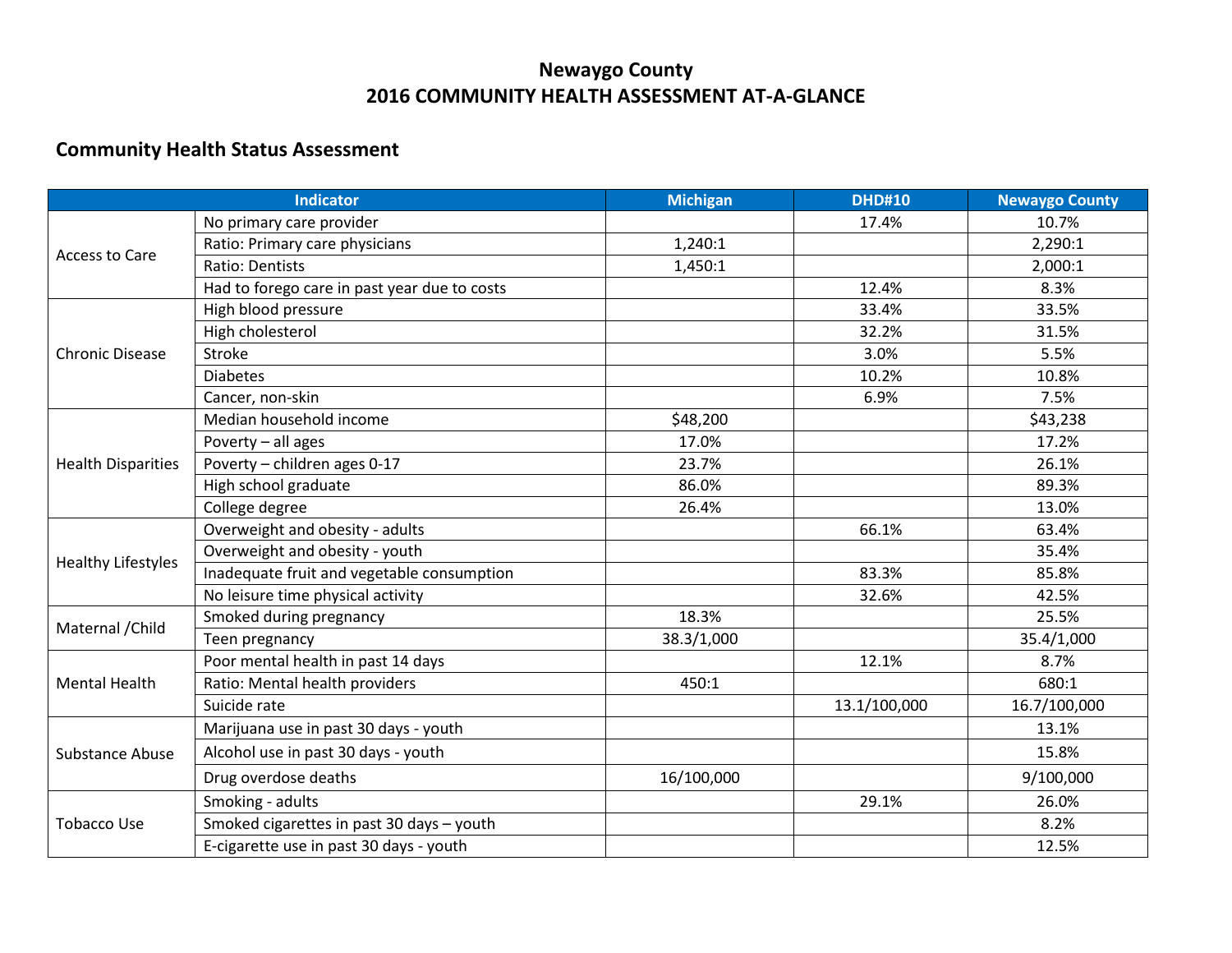Sources: District Health Department #10, US Census Bureau, Michigan Department of Health and Human Services, Michigan Profile for Healthy Youth, County Health Rankings.

| <b>QUESTION</b>                                                                        | <b>Newaygo</b><br>$N = 104$                                                                                                                                                                                                                                          |
|----------------------------------------------------------------------------------------|----------------------------------------------------------------------------------------------------------------------------------------------------------------------------------------------------------------------------------------------------------------------|
| What are the most important factors<br>needed for a healthy community?                 | Access to health care, including primary care, specialty care, behavioral health, or dental care<br>1.<br>Access to affordable, healthy food<br>2.<br>Good jobs and healthy economy<br>3.<br>Good schools/ high value on education<br>4.<br>Strong family life<br>5. |
| What are the most important<br>community health problems in the<br>county you live in? | Overweight and obesity<br>Substance abuse (alcohol, illegal drugs, prescription drugs)<br>Lack of access to primary, specialty care, behavioral health or dental care<br>3.<br>Mental health issues<br>4.<br>Chronic disease (heart disease, cancer, stroke)<br>5.   |

| <b>QUESTION</b>                                                                                                           | <b>ADULTS</b>                                                                                                                                                                                                        | <b>OLDER ADULTS</b>                                                                                                                                                                                                                           | <b>CHILDREN</b>                                                                                                                                                                                                                         |
|---------------------------------------------------------------------------------------------------------------------------|----------------------------------------------------------------------------------------------------------------------------------------------------------------------------------------------------------------------|-----------------------------------------------------------------------------------------------------------------------------------------------------------------------------------------------------------------------------------------------|-----------------------------------------------------------------------------------------------------------------------------------------------------------------------------------------------------------------------------------------|
| What are the problems<br>adults, older adults, and<br>children in your family<br>have in getting health care<br>services? | Health insurance has high<br>deductibles/co-pays<br>Cannot afford visit to doctor, dentist,<br>clinic, and/or hospital<br>Health insurance coverage is limited<br>Difficult to set appointments<br>Finding a dentist | Cannot afford visit to doctor, dentist,<br>clinic, and/or hospital<br>Health insurance coverage is limited<br>Health insurance has high<br>deductibles/co-pays<br>Transportation issues<br>Health insurance does not cover<br>dental services | Cannot afford visit to doctor,<br>dentist, clinic, and/or hospital<br>Difficult to set appointments<br>Finding a behavioral health provider<br>Health insurance coverage is limited<br>Health insurance has high<br>deductibles/co-pays |